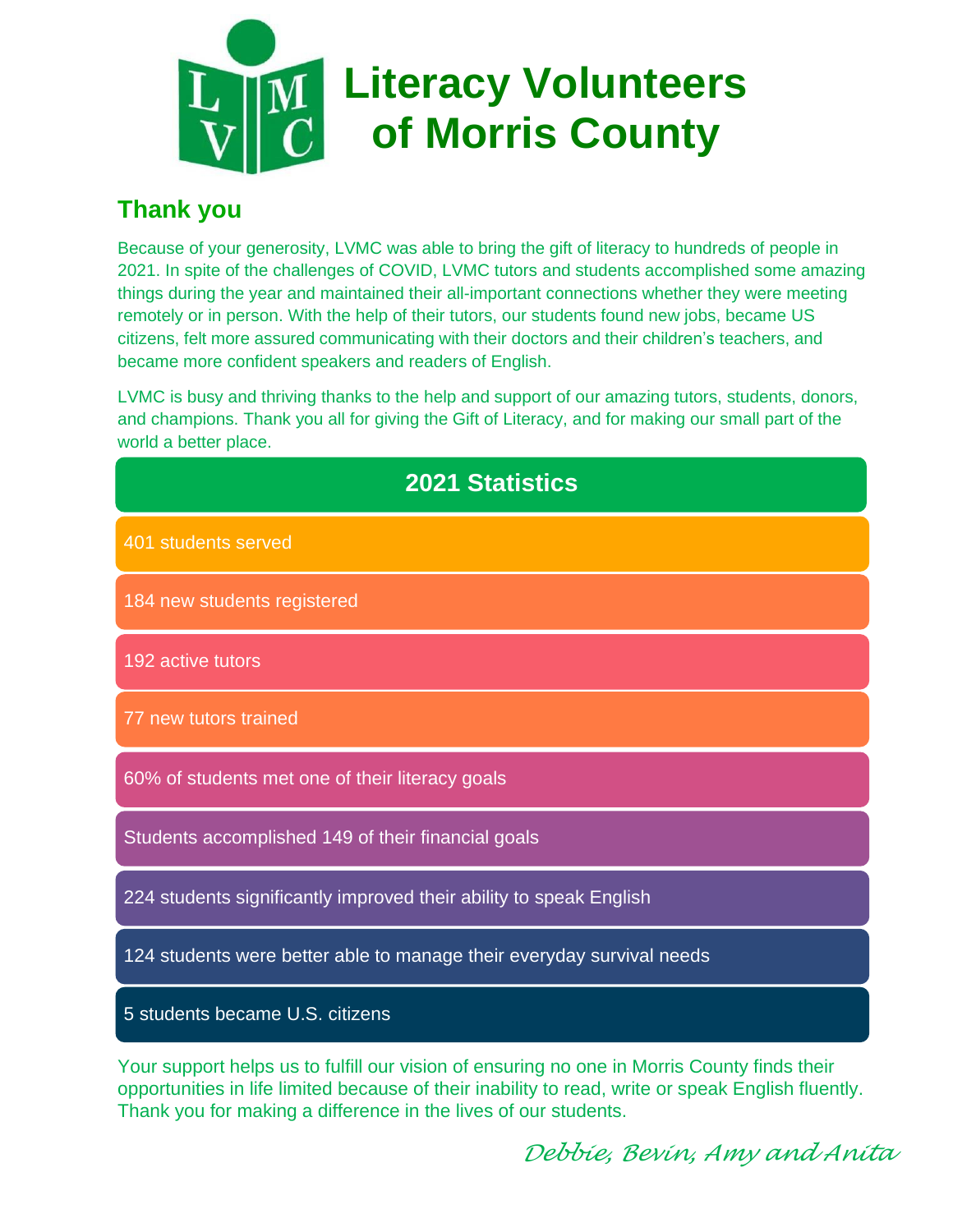#### **Corporate, Foundation, and Community Sponsors**

Affinity Federal Credit Union New Jersey Natural Gas Atlantic Health System/Atlantic Sport Health New Jersey Orthopaedic Institute The John Bickford Foundation **Craig Newmark Philanthropies** The Boye Foundation North Jersey Development Group Care One at Hanover Township PBF Energy Chrysalis Pharma Partners The Provident Bank Foundation Dixon Energy Revolution Bar in Morristown Edward Jones Rochkind-Wagner Foundation Don and Mel Fink's Ironfit The Rogers Foundation Fulton Bank of New Jersey The Rotary Club of Madison Gencarelli and Rimassa Law Firm The Rotary Club of Morristown **The Paula & Jerry Gottesman Family Supporting Foundation** The Fred C. Rummel Foundation HomeLight of Morris Plains Lillian Schenck Foundation Kearney Federal Savings Bank **Sweetie Pig Foundation F.M. Kirby Foundation** T& E Industries KPMG Gives The Women's Club of Parsippany Millie's Old World Meatballs

> **Please leave a legacy of teaching and learning by making a planned gift to LVCM or remembering us in your will**

#### **Literacy Volunteers of Morris County is a not-for-profit registered in the State of New Jersey.**

All donations to us are tax deductible to the full extent of the law. 100% of our funding comes from individual donors, local businesses, and foundations. Ninety cents out of every dollar raised goes directly to support our programs.

Your support will help us:

- Recruit and train new volunteers
- Purchase tutoring materials
- Match tutors and students
- Provide ongoing support to volunteers and students

Your gift of:

- \$40 will provide a one year digital subscription to a newspaper for adult learners
- \$50 will pay for online GED materials
- \$100 will provide materials and support for an English Language learner
- \$150 will provide materials and support for one Basic Literacy student for one year
- \$500 will pay for training 25 new tutors
- \$1,000 will cover the cost of citizenship classes for one year
- \$1,500 will cover the annual costs of maintaining our library
- \$ 2,000 will pay our phone bill for a full year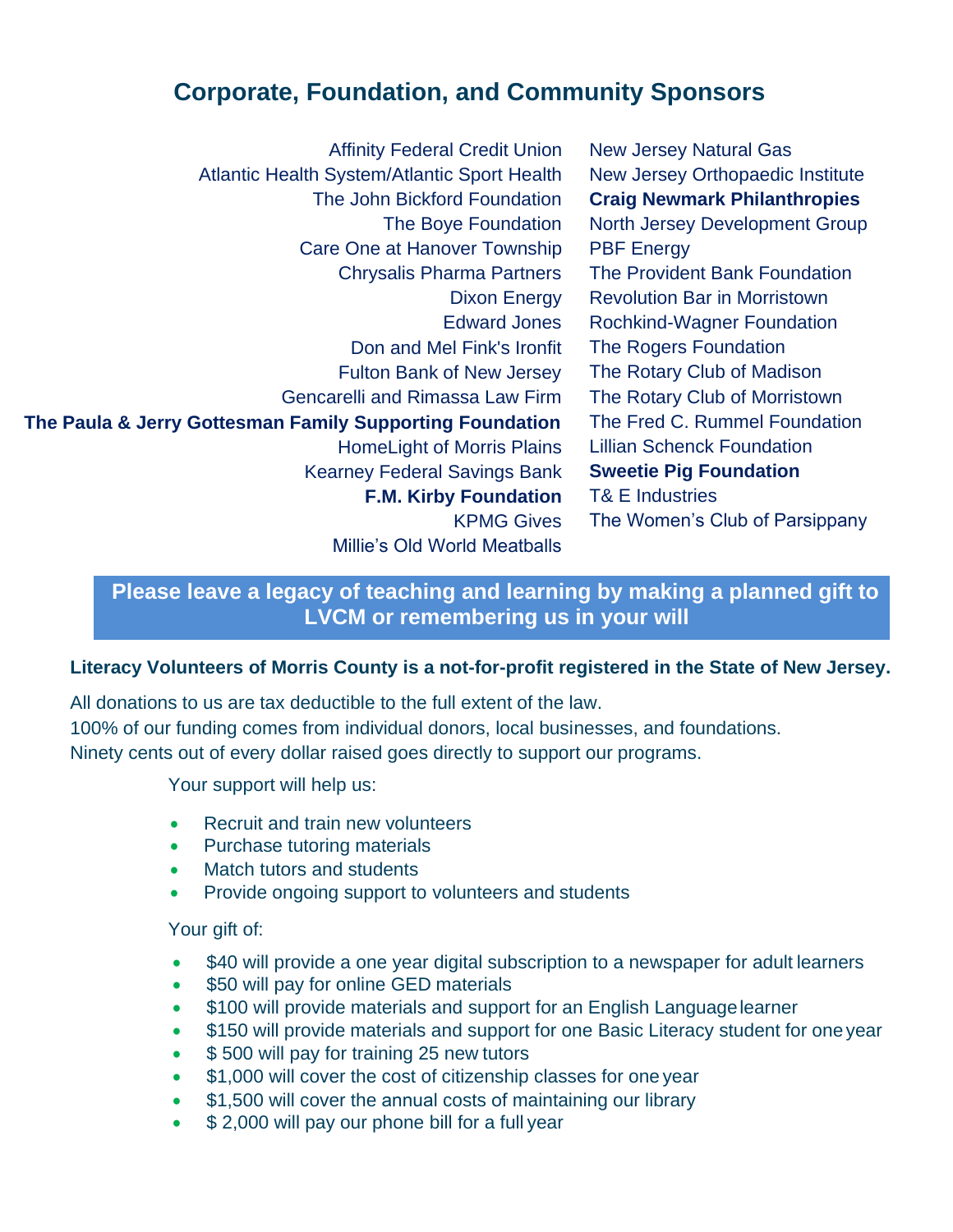## *Individual Donors*

| Ace Braemer Fund                   | Lori Anne Dryer              | Maria Ishikawa                     | Hector Mislavsky &        | Nick Rimassa**& Melissa Gencarelli | Linda Vivilecchia                   |
|------------------------------------|------------------------------|------------------------------------|---------------------------|------------------------------------|-------------------------------------|
| Eleanor & Richard Aiken            | Yueli Du                     | Yetvart Istanbul &                 | <b>Judy Martinez</b>      | David Rivchin                      | Susan Vnenchak                      |
| Sally & Bryan Allen                | Patricia Dufort              | Anush Grigoryan                    | The Masella Family**      | Sonia Rodriguez                    | <b>Christine and Chris Volinsky</b> |
| Anne & Chris Altizer               | Miriam Eddleman              | Sandra Jacobson                    | <b>Sandy Mathews</b>      | <b>Carole Rogers</b>               | Mary Wagner                         |
| Joan Anderson                      | <b>Bill Ennis</b>            | <b>Vincent Jacobson</b>            | David Mazurowski          | Glenn Rothman                      | Judy Wang                           |
| Ed Antal                           | <b>Pamela Estevez</b>        | Tara Johnson                       | Linda & Nial McCabe       | Amy Rubinetti                      | George & Josephine Washburn         |
| The Avers Family                   | Sheila Figman Eule           | Carol Joyce                        | Virginia McDonnell        | John Rudder                        | <b>Isobel Wayrick</b>               |
| Kathleen Banks                     | Robert & Theodora Falcone    | <b>Nancy Kalkin</b>                | Linda McMahon             | <b>Judith Sacks Bliss</b>          | Sally Jo Weber                      |
| Linda & Jim Baratte                | Carolyn Falk**               | Sheila Kane                        | Patricia Mead             | Norma Salas                        | Sara & Bob Weissman                 |
| <b>Steven Baratte</b>              | <b>Charlotte Farlow</b>      | Julia Kanowitz                     | Mary Meeks                | Loma Samaneigo                     | The Wellington Family               |
| <b>Robin Batten</b>                | Karen Fasanella              | Joanne Kares**                     | <b>Kimberly Mende</b>     | Annaliese Schneider-Rush           | <b>Ryszard Wesolowicz</b>           |
| Anne Beacken                       | Mel** & Don Fink             | Mariana Karpatova                  | Alex Miller               | Deanna Schwarz                     | Jane Van Wiemokly                   |
| Janie** & Philip Bell              | Paula Firestone              | Laura Anne Kaufmann                | Diane Miller**            | <b>Teresa &amp; Stuart Scott</b>   | <b>Charlotte Wilson</b>             |
| <b>Beth Berger</b>                 | Judy Flammino                | Ann Kelsey                         | Muriel Millman            | Danielle Shannon**                 | Royce & Doug Wintz                  |
| Jane Berkey                        | Jeff Flyer                   | Soon Kil                           | The Monfalcone Family     | The Shapiro Family Foundation      | Meg** & Jim Wiviott                 |
| Kenneth & Sheri Blankfein          | Karon Forbes                 | Kathleen Kirpitch                  | Patricia Mooney           | Satinder Sidhu                     | Bill & Emily Wolsch                 |
| Steven Blau                        | Sister Margaret Foster       | <b>Anne Kneller</b>                | <b>Roy Morance</b>        | <b>Susan Siegrist &amp;</b>        | Mary Jo Woodford                    |
| <b>Terry Blau</b>                  | Pat Fox & Bob Benjamin       | Annette Koch                       | Valerie Morgan            | Denise Beckman                     | Taihua Kathy Wu                     |
| Priscilla Boles                    | Rep. Rodney P.               | Eleanor Kopido                     | Sunny Mou                 | Marci Silbert**                    | Xuanxuan Wu                         |
| Vincent & Yiyi Bove                | Frelinghuysen                | Lyubov Kovalena                    | Sally Muscarella          | Gordon Snyder                      | Yuling Wu & Xianlin Zhang           |
| <b>Geoffrey &amp; Crary Brooks</b> | Jennifer** & David Friedland | <b>Marianne Kozlowski</b>          | Kodsia Najem              | <b>Ann Stachenfeld</b>             | Michele Yao                         |
| Wendy Brown Blau                   | Samantha Friedman            | Nancy Krumholtz                    | <b>Marci Needle</b>       | <b>Charles Steinberg</b>           | Jenny Zhang                         |
| Amy Brunswick**                    | Diane Fristachi              | Karin Kruse**                      | Barbara & Alan Niedz      | <b>Marie Stiven</b>                |                                     |
| Maria Buckel                       | Lindsey Fu                   | Jane Kurek                         | Jennifer Nolan**          | Norman Stone                       |                                     |
| Jennifer Burns                     | George & Jane Fuller         | Polly **& Ron Lacey                | <b>Maria Norton</b>       | Barbara & John Stromberg           |                                     |
| Robert & Mary Bush                 | Jacqueline Galka             | Jenifer & Victor Ladeia            | Dennis O'Malley           | Susan Strum                        |                                     |
| Kelda Carlson                      | The Gardner Family           | Mani Lai & David Yang              | Joe & Mildred Paden       | <b>Kristin Stuek</b>               |                                     |
| Elizabeth Caruth                   | <b>Foundation</b>            | John Launchi**                     | <b>Therese Park</b>       | Wendy & Greg Supron                |                                     |
| Siobhan Cavanaugh **               | Joe Gehrum                   | <b>Nancy &amp; Gregory Leck</b>    | George Patterson          | <b>William Sushon</b>              |                                     |
| Eileen Ceconi                      | Mija Gellerman               | Sister Elizabeth Lee               | Ellen and Alan Pearl      | <b>Gordon Synder</b>               |                                     |
| The Chalker Family Fund**          | Tobi & George Goldman        | <b>Carol &amp; Charles Leiwant</b> | Rebecca Pearl             | Joanne Tabeek                      |                                     |
| Jeanne Chang                       | German Gomez**               | Debbie Leon                        | Jeanne Perry              | Debbie Terlizzi                    |                                     |
| <b>Caroline Charlet</b>            | Steve Goscinski**            | <b>Stefan Leon</b>                 | <b>Jane Plaisted</b>      | Jennifer Thackery**                |                                     |
| Shirley Chen                       | Laura Grant                  | Pat Leonard                        | Dana Pogorzelski          | Ngoc Thai                          |                                     |
| <b>Sandy Cherniack</b>             | Kim & William Grantham       | Ping Li                            | Anita** & Miguel Porto    | <b>Susanne Thevenet</b>            |                                     |
| Faith Chinskey                     | Kate Griggs                  | Rachel Lin                         | Sharon Prime              | Aviva Ticker                       |                                     |
| Allison Clark**                    | Laurie & Phil Gross          | Ken Lipkin                         | Penny & Ron Prosperi      | David Ticker                       |                                     |
| Dan Cohen**                        | Florence Halbert             | Alice Long                         | Christine Pusateri        | Susan Ticker**                     |                                     |
| Natasha Cordero                    | <b>Roger Harkavy</b>         | Kathleen Lorber                    | Lorraine Quevillon        | <b>Bevin &amp; Rich Tierney</b>    |                                     |
| Barbara Couillard                  | Lorelei Harris               | Stephen Luongo                     | <b>Betsy Quinn</b>        | Julie Tierney Gerke                |                                     |
| Sunanda Datar                      | Margaret & Tom Haughey       | Pat Luthy                          | <b>Christine Rachalis</b> | Veronica Tobia                     |                                     |
| Jim & Diane Dellureficio           | Dolores Hayowyk              | <b>Steven &amp; Nancy Magee</b>    | Robyn Rahn                | Estelle Trebon                     |                                     |
| Robin & Tim Devaney                | Laurie & Saba Hekmet         | Lyudmyla Mahdzyar                  | Jane Rauen                | The Tully Family                   |                                     |
| <b>Gail Dewees</b>                 | Juana Hernandez              | Patricia Manfre                    | Frank & Pam Razzano       | Husniye & Ergun Ucmakli            |                                     |
| Dimitrios Diamantaras &            | Al Himmelsteib               | Carol Mann                         | Dana Reilly               | <b>The Umland Fund</b>             |                                     |
| Marianne Misrandino                | Lisa Hiscano                 | Jody Marcus                        | Holly & Pat Reilly        | Nilgun & Nadir Uysal               |                                     |
| Adele DiBari                       | Susan Hofmeister             | Susan Margolin                     | Roberto Reisinger         | Juan Jose Vargas                   |                                     |
| Inge DiGiacomo                     | <b>Marie Hogarty</b>         | The Paula and William J.           | Mayra Reyes               | Celeny Vasquez                     |                                     |
| <b>Russ D'Italia</b>               | Nataliia Hosteiva            | <b>Marino Foundation</b>           | <b>Ronald Ribnik</b>      | Christopher & Yvonne Ventresca     |                                     |
| Teresa Le Donne                    | <b>Michelle Hsieh</b>        | Rosalie & Bob Marmara              | Nicholas & Anne Ricculli  | Marianna & Remo Vigano             |                                     |
| Doug Drosin                        | Nancy Hults-Rubin            | <b>Carine Martial</b>              | Susan Rider               | Anna Visioli                       |                                     |

*Name in bold denote donations of \$200 or more \*\*Denotes LVMC board members past and present*

### *Thank you for giving the gift of literacy*